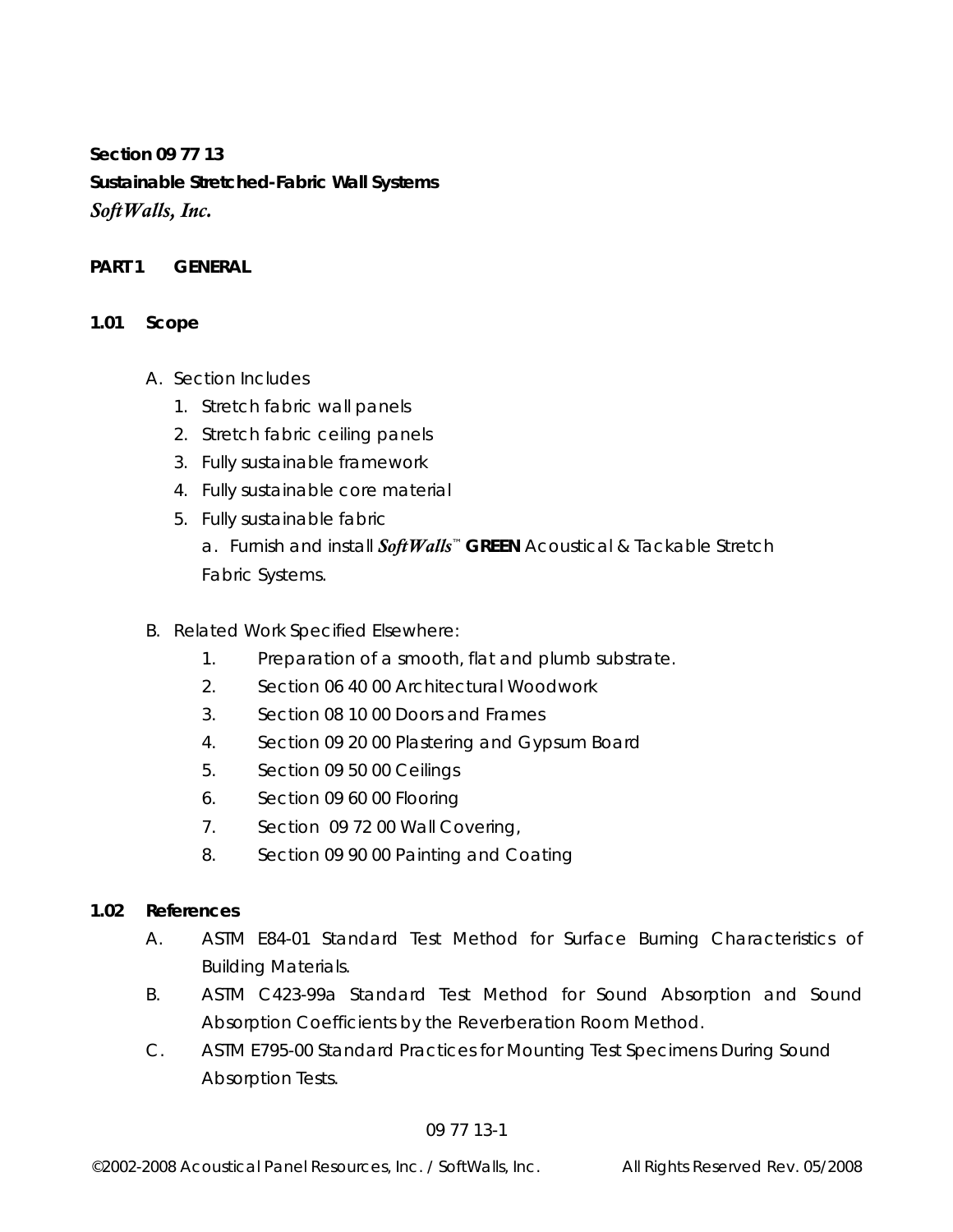# **1.03 Quality Assurance**

- A. The installation work of this Section shall be performed by an authorized Soft Walls<sup>™</sup> Partner with not less than 3 years installation experience.
- B. Submit references for 5 projects of similar size and scope.

## **1.04 Submittals**

- A. Product Data: Submit *SoftWalls*™ **GREEN** product specifications and such data as may be required to show compliance with the Contract Documents.
- B. Shop Drawings: Submit scaled drawings identifying panel sizes, panel layouts, track profiles, subsurface core material, fabric and cut details.
- C. Submit samples of track system, subsurface core material and fabrics for approval.
- D. Submit in writing to the Owner, through the Architect, Installation Partner certification.
- E. Submit Installation Partners' Five (5) Year Limited Warranty against defects in materials and workmanship.
- F. Installation Partner shall submit a list of at least 5 projects that are of similar scope and size. List must include description, project name and contact.

## **1.05 Product Handling**

- A. Store all materials off the ground and protected from dirt and dust of construction.
- B. Handle materials in a manner that will protect them from damage and soiling.

### **PART 2 PRODUCTS**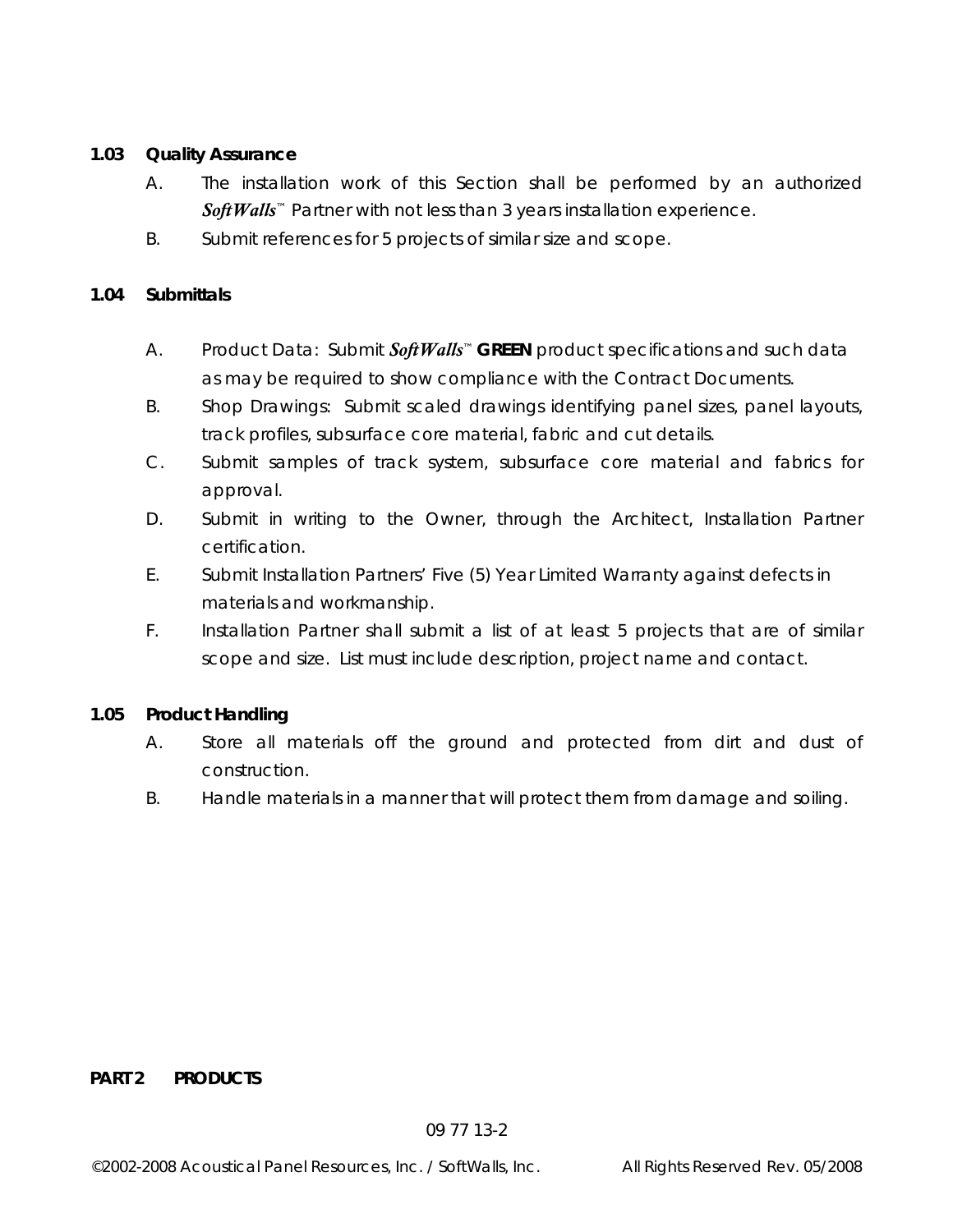### **2.01 Manufacturers:**

A. The *SoftWalls*™ **GREEN** Acoustical or Tackable Stretched Fabric Panel Systems:

 *SoftWalls*™**, Inc. 7620-D Rickenbacker Dr. Gaithersburg, MD 20879 Voice: (866) 440-6702 (301) 212-9880 Fax: (301)-384-9629 Email: info@softwalls.com Website: www.softwalls.com**

B.Substitutions: No substitutions permitted.

### **2.02 Materials:**

- A. Acoustical or Tackable Stretched Fabric Panel Systems:
	- 1. FRAMEWORK:The *SoftWalls*™**GREEN** System rigid **post-industrial** vinyl components shall consist of the following:
		- a. **SIZE:** ½" or 1" square edge projection profile fire retardant *SoftWalls*™ **GREEN** System.
	- 2. Core Material:
		- a. **ACOUSTICAL:** AcoustiCotton®: ½" or 1" or custom thickness semirigid subsurface, postindustrial and recyclable cotton/polyester blend.
	- **\*** Contact *SoftWalls*, Inc. or your local distributor/installer for currently available details.
		- b. **TACKABLE:** Homasote N.C.F.R. ½" post consumer and recyclable wood fiber.
		- c. **ACOUSTICAL & TACKABLE:** Combination subsurface (core material). FR part Acoustic and part Tackable.
	- 3. Fabric: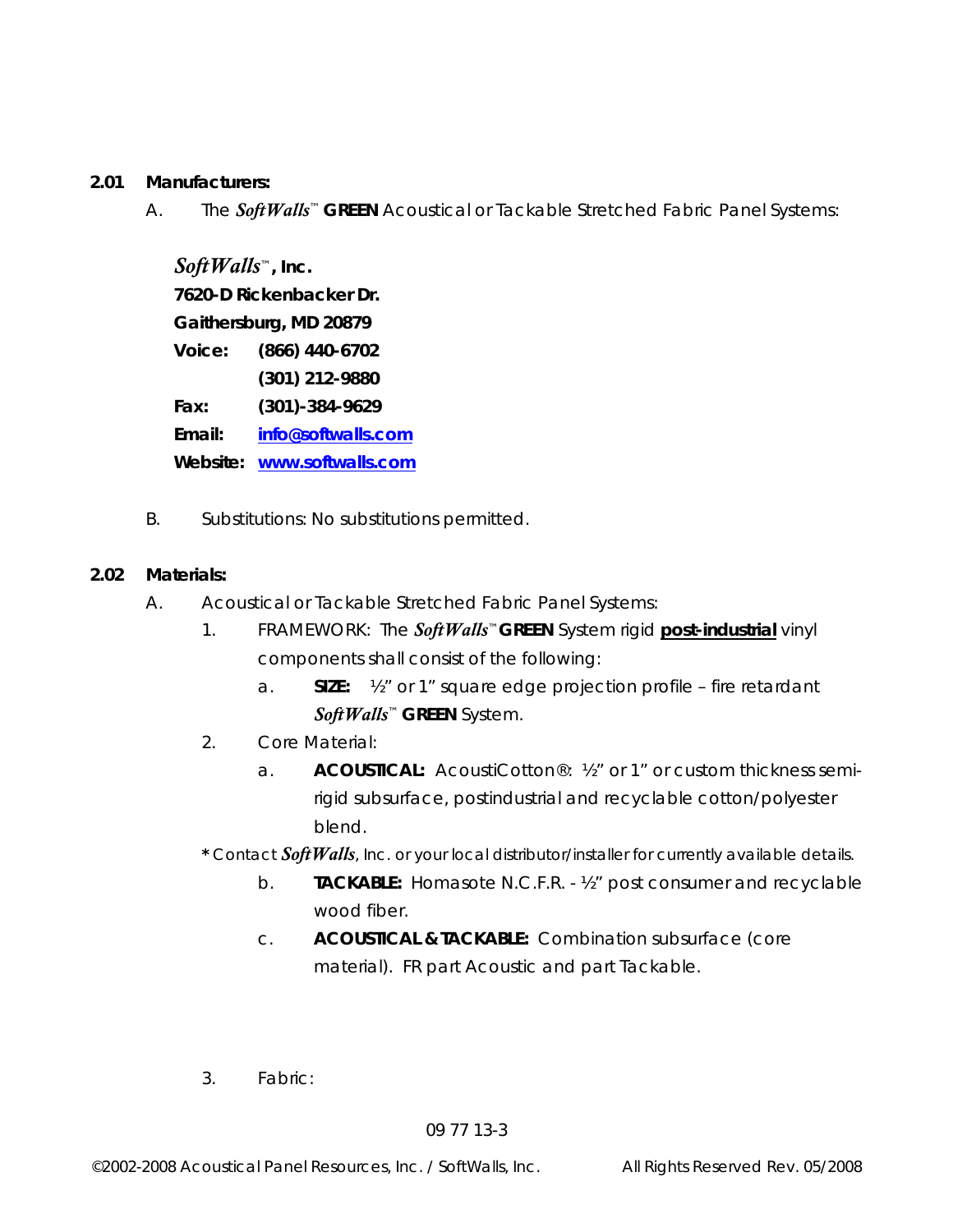- a. Post Consumer or Post Industrial fabrics, shall be approved by the *SoftWalls*™ Installation Dealer as to suitability.
- b. The Architect (for the Owner) shall submit the following information concerning the fabric to the Installation Partner.
	- i. Fabric Manufacturer.
	- ii. Width of Fabric.
	- iii. Fabric Contents
	- iv. Style Number.
	- v. Pattern Number.
	- vi. Color.
	- vii. Flame Retardant.
	- viii. Sample of Fabric (at least 12" x 12") for approval by the Installation Partner.
- c. (Eliminate one of the following two lines).
	- i. The fabric is to be supplied by the owner or architect.
	- ii. The fabric is to be supplied by the Installation Dealer.

## **PART 3 EXECUTION**

## **3.01 Existing Conditions**

- A. Examine the condition of the substrate and the conditions under which the work of the Section is to be performed. Notify the General Contractor or Architect, in writing, of any unsatisfactory conditions. DO NOT proceed with the work until all unsatisfactory conditions have been corrected in a manner satisfactory to the Installation Partner.
- B. DO NOT install Acoustical or Tackable Stretch Fabric System in any space until:
	- 1. The space is enclosed and is weather tight.
	- 2. All wet work has been completed and is dry.
	- 3. Painting is completed and surfaces are dry.
	- 4. Flooring and bases are installed and completed.
	- 5. All adjacent and related work of other trades has been completed including in part Architectural Woodwork, Masonry, Doors and Frames,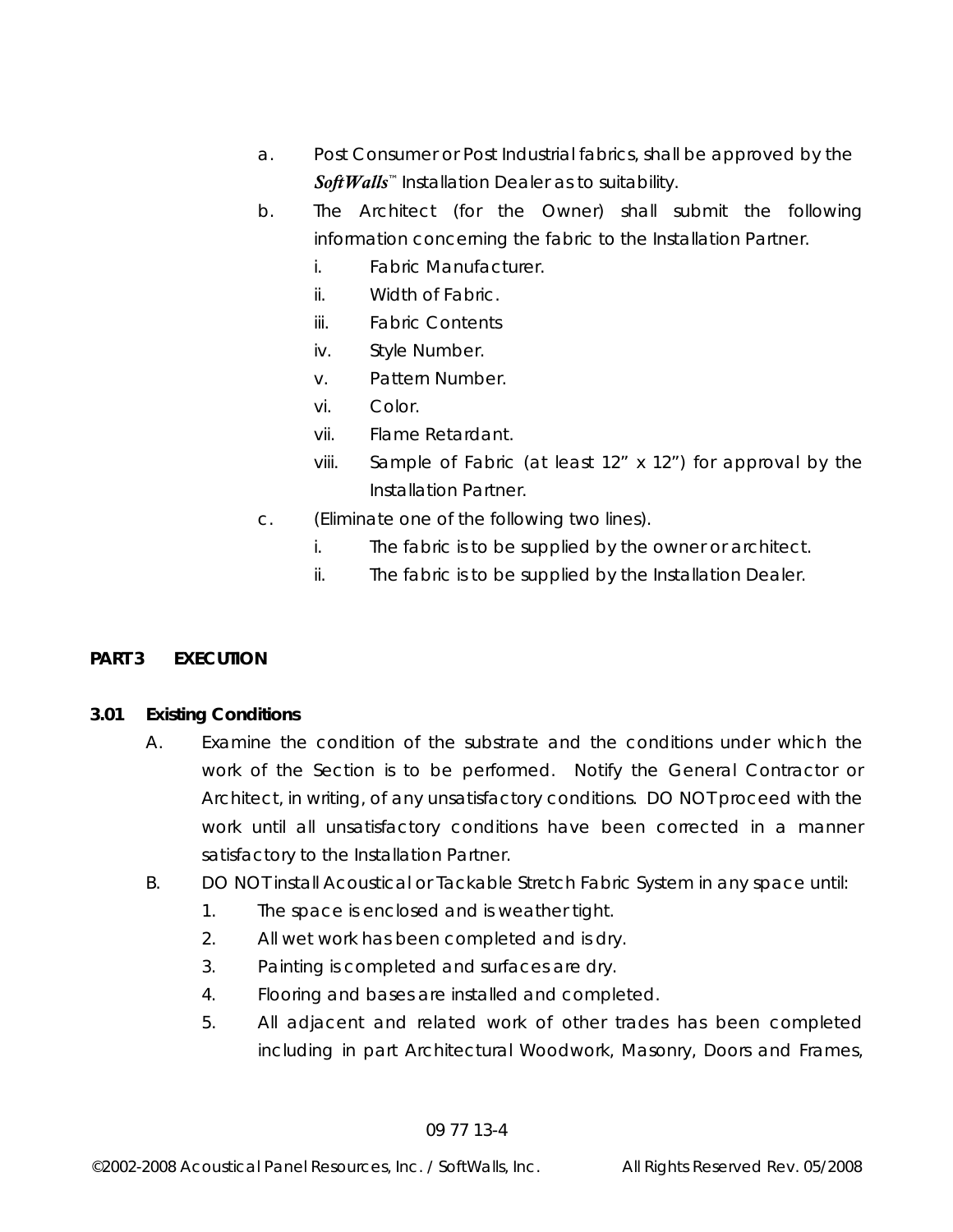Hardware, Gypsum Drywall, Plastering, Ceilings and Ceiling Grid, Electrical and Plumbing work.

 6. Ambient temperature and humidity are continuously maintained at values indicated for the final acceptance of the building or occupancy of the space.

### **3.02 Installation**

- A. Field measure each area which is to receive Acoustical or Tackable Stretch Fabric System to establish the exact layout as shown on the elevations.
- B. Apply the System framework as shown on the elevations. Secure the framework with 16 gauge diverging staples with spacing not more than 2" apart. Other mechanical fasteners may be used as required for specific substrates.
- C. Install framework plumb, straight, flush and in proper alignment.
- D. Install the subsurface material, continuous and flush, to the shoulder of the track.
- E. Cut the fabric from each roll marking and maintaining sequence of drops, matching direction of weave for sequential and uniform installation.
- F. Install the fabric from the face side after the framework is securely fastened to ensure perfect horizontal and vertical weave alignment.
- G. The fabric shall be stretched tautly, evenly and smoothly to be free of defects or flaws.
- H. No stapling or gluing of fabric to the core material or track material will be permitted.
- I. Penetrations through the face of the fabric on any kind (i.e. staples, nails, etc.) will Not be permitted.
- J. The following Systems DO NOT meet the specification; Pre-wrapped, prefabricated, wood framed, hinged or snapping systems using tape or glue adhesive.
- K. Installation shall be completed in a timely manner and Installers shall be courteous and cooperate with other trades.